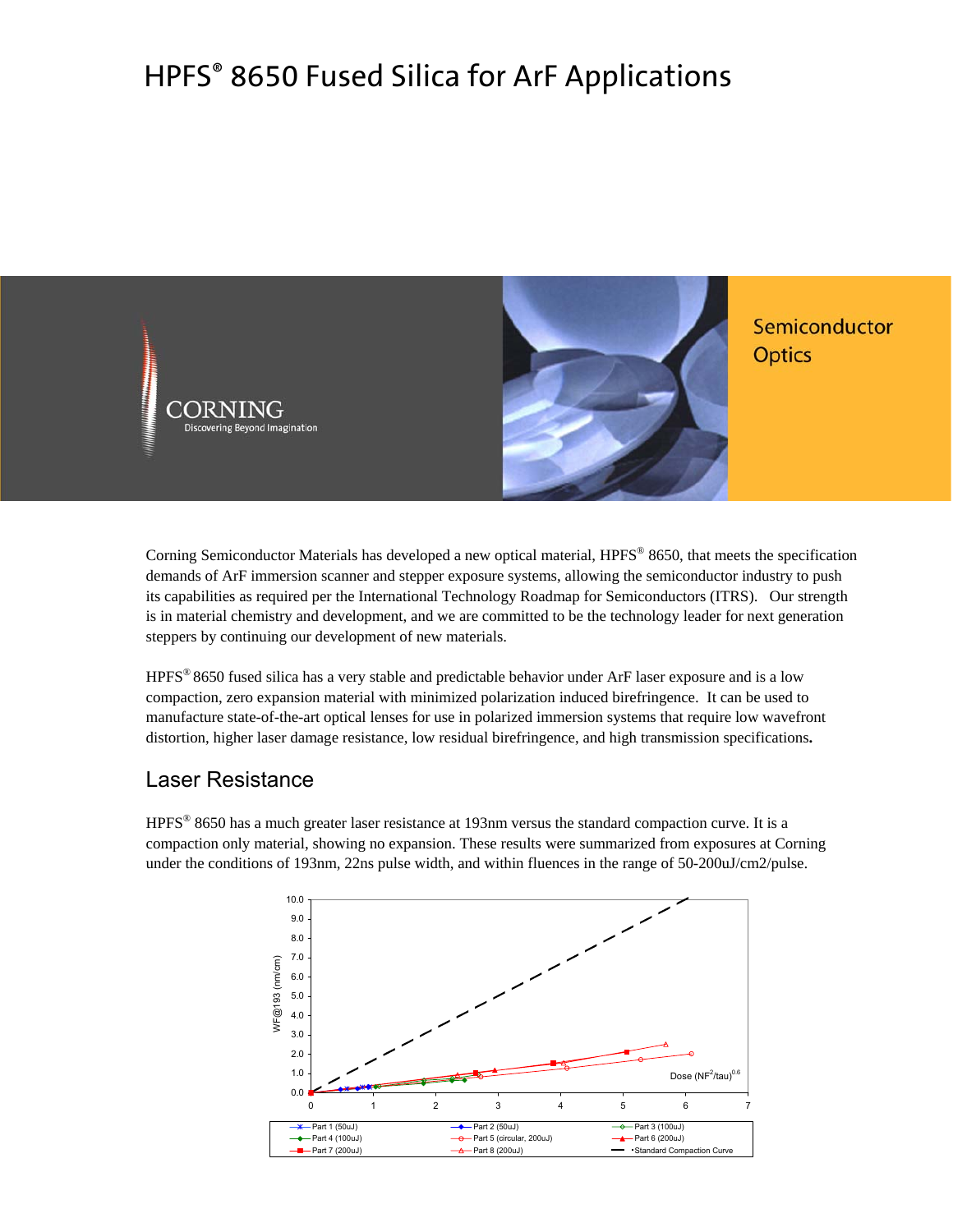# Quality Grade Selection Chart-HPFS<sup>®</sup> 8650

| <b>Inclusion Class</b> |                                |                      | Index Homogeneity Grade <sup>3,4</sup> ppm |          |       |          |
|------------------------|--------------------------------|----------------------|--------------------------------------------|----------|-------|----------|
| Class                  | Total inclusion <sup>1</sup>   | Maximum <sup>2</sup> | AA                                         |          |       |          |
|                        | cross section $\text{[mm}^2$ ] | size [mm]            | $\leq 0.5$                                 | $\leq 1$ | $<$ 2 | $\leq 5$ |
|                        | $\leq 0.03$                    | 0.10                 |                                            |          |       |          |
|                        | $\leq 0.10$                    | 0.28                 |                                            |          |       |          |
| ⌒                      | $\leq 0.25$                    | 0.50                 |                                            |          |       |          |

**Notes**:

- 1. Defines the sum of the cross-section in mm<sup>2</sup> of inclusions per 100 cm<sup>3</sup> of glass. Inclusions with a diameter equal to or less than 0.10 mm diameter are disregarded.
- 2. Refers to the diameter of the largest single inclusion.
- 3. Index Homogeneity Grade: The maximum index variation (relative) measured over the clear aperture of the blank.
- 4. Index Homogeneity is certified using an interferometer at 632.8 nm. The numerical homogeneity is reported as the average through the piece thickness. Blanks with a clear aperture up to 450 mm can be analyzed over the full aperture. The minimum thickness for index homogeneity verification is 20 mm. For thinner parts, the parent piece is certified.

| Elastic (Young's) Modulus             | GPa<br>73                 | Tensile Strength     | <b>MPa</b><br>54            |
|---------------------------------------|---------------------------|----------------------|-----------------------------|
| Shear Modulus                         | GPa<br>31                 | Compressive Strength | GPa<br>1.14                 |
| Modulus of Rupture, abraded           | 52.4 MPa                  | Specific Heat        | $0.770$ J/g K               |
| <b>Bulk Modulus</b>                   | 35.9 GPa                  | Thermal Conductivity | W/m K<br>1.38               |
| Poisson's Ratio                       | 0.17                      | Thermal Diffusivity  | $0.0075$ cm <sup>2</sup> /s |
| Density                               | $g/cm^3$<br>2.2           |                      |                             |
| Knoop Hardness $(100 \text{ g load})$ | kg/mm <sup>2</sup><br>489 |                      |                             |

### **Mechanical and Thermal Properties** Note: Unless otherwise stated, all values @ 25°C

# Internal Transmittance

HPFS® 8650 Grade is certified to meet high transmission requirements @ 193nm, when measured through a polished, uncoated sample. Higher transmittance is available upon request. A typical internal transmittance curve for HPFS® 8650 ArF is below.

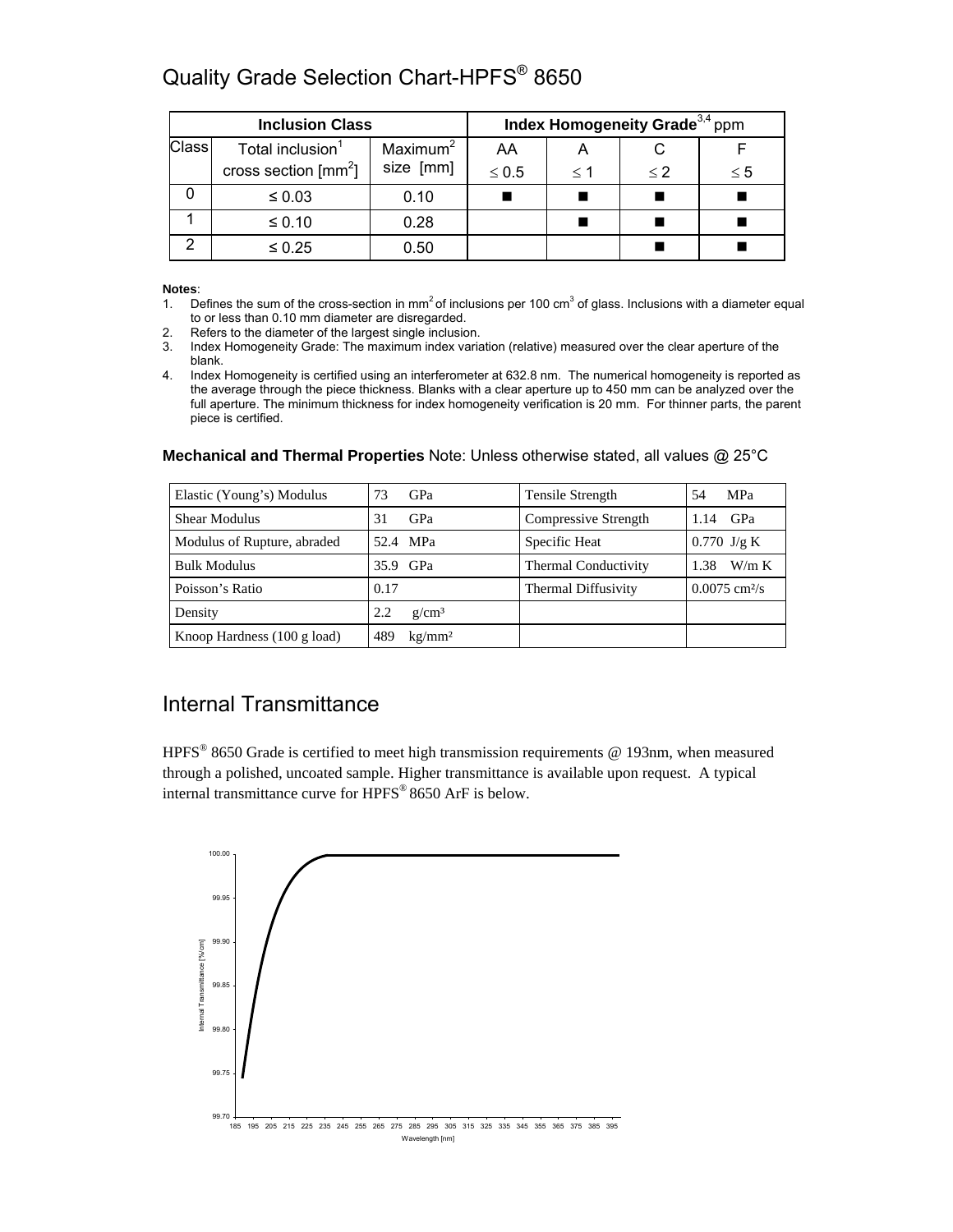# Refractive Index and Dispersion

Conditions: 22°C, 760mm Hg

| Wavelength<br>$\lambda$ [air, nm] | <b>Refractive</b><br>Index <sup>2</sup><br>n | <b>Thermal</b><br><b>Coefficient</b><br>$\Delta n/\Delta T^3$<br>[ppm/K] | <b>Polynomial Dispersion Equation Constants,</b><br>$20^{\circ}$ C <sup>1</sup> |                                                   |  |
|-----------------------------------|----------------------------------------------|--------------------------------------------------------------------------|---------------------------------------------------------------------------------|---------------------------------------------------|--|
| 1813.08                           | 1.440791                                     | 9.8                                                                      | $A_0$                                                                           | 2.104229389E+00                                   |  |
| 1529.58                           | 1.444352                                     | 9.5                                                                      | $A_1$                                                                           | -1.002155533E-04                                  |  |
| 1128.64                           | 1.448944                                     | 9.8                                                                      | A <sub>2</sub>                                                                  | -9.121749105E-03                                  |  |
| 1013.98 $n_t$                     | 1.450317                                     | 9.8                                                                      | $A_3$                                                                           | 8.782635767E-03                                   |  |
| 852.11<br>$n_{\rm s}$             | 1.452538                                     | 9.7                                                                      | $A_4$                                                                           | 8.780464839E-05                                   |  |
| 780.02                            | 1.453742                                     | 9.9                                                                      | A <sub>5</sub>                                                                  | 1.307069116E-06                                   |  |
| 643.85<br>$n_{C}$                 | 1.456775                                     | 10.1                                                                     | $A_6$                                                                           | 5.398453121E-09                                   |  |
| 546.07<br>$n_e$                   | 1.460148                                     | 10.3                                                                     | A <sub>7</sub>                                                                  | 1.786158843E-10                                   |  |
| 479.99<br>$n_F$                   | 1.463572                                     | 10.5                                                                     | $A_8$                                                                           | 7.514786588E-12                                   |  |
| 404.66<br>$n_{h}$                 | 1.469686                                     | 11.0                                                                     | Sellmeier Dispersion Equation Constants, 20°C <sup>2</sup>                      |                                                   |  |
| 340.36                            | 1.478656                                     | 11.8                                                                     | $B_1$                                                                           | 1.589275328E-01                                   |  |
| 312.57                            | 1.484564                                     | 12.3                                                                     | B <sub>2</sub>                                                                  | 6.229767186E-01                                   |  |
| 289.36                            | 1.491067                                     | 12.8                                                                     | $B_3$                                                                           | 3.223549560E-01                                   |  |
| 253.65                            | 1.505595                                     | 14.2                                                                     | $B_4$                                                                           | 9.122465810E-01                                   |  |
| 228.80                            | 1.521228                                     | 15.7                                                                     | C <sub>1</sub>                                                                  | 8.861164451E-04                                   |  |
| 214.44                            | 1.533799                                     | 17.1                                                                     | C <sub>2</sub>                                                                  | 6.595885054E-03                                   |  |
| 206.20                            | 1.542744                                     | 18.2                                                                     | $C_3$                                                                           | 1.401773626E-02                                   |  |
| 194.17                            | 1.558999                                     | 20.3                                                                     | C <sub>4</sub>                                                                  | 9.972998819E+01                                   |  |
| 1.575106<br>184.89                |                                              | 22.6                                                                     | ∆n/∆T Dispersion Equation Constants, 20-25°C <sup>3</sup>                       |                                                   |  |
|                                   |                                              |                                                                          | C <sub>0</sub>                                                                  | 9.4950                                            |  |
|                                   |                                              |                                                                          | C <sub>1</sub>                                                                  | 0.2622                                            |  |
|                                   |                                              |                                                                          | C <sub>2</sub>                                                                  | $-0.00231$                                        |  |
|                                   |                                              |                                                                          | $C_3$                                                                           | 0.0002944                                         |  |
|                                   |                                              |                                                                          | <b>Other Optical Properties</b>                                                 |                                                   |  |
|                                   |                                              |                                                                          | $v_{e}$                                                                         | 67.70                                             |  |
|                                   |                                              |                                                                          | $n_{F}$ - $n_{C}$                                                               | 0.006797                                          |  |
|                                   |                                              |                                                                          | <b>Stress Coefficient</b>                                                       | 35.0 nm/cm MPa                                    |  |
|                                   |                                              |                                                                          | <b>Striae</b>                                                                   | ISO 10110-4 Class 5                               |  |
|                                   |                                              |                                                                          | Birefringence                                                                   | $\leq$ 1 nm/cm, lower specifications<br>available |  |

<sup>1</sup> Polynomial Equation: n<sup>2</sup> = A<sub>0</sub>+ A<sub>1</sub>λ<sup>4</sup>+A<sub>2</sub>λ<sup>2</sup>+ A<sub>3</sub> λ<sup>-2</sup>+ A<sub>4</sub> λ<sup>-4</sup>+ A<sub>5</sub> λ<sup>-6</sup>+ A<sub>6</sub> λ<sup>-8</sup>+ A<sub>7</sub> λ<sup>-10</sup> + A<sub>8</sub> λ<sup>-12</sup> with λ, μm<br><sup>2</sup> Sellmeier Equation: n<sup>2</sup>-1= B<sub>1</sub> λ<sup>2</sup>/( λ<sup>2</sup>- C<sub>1</sub>) + B<sub>2</sub> λ<sup>2</sup>/( λ<sup>2</sup>- C<sub></sub>  $^3$  Δn/ΔT Equation: Δn/ΔT [ppm/K] =  $C_0 + C_1 \lambda^{-2} + C_2 \lambda^{-4} + C_3 \lambda^{-6}$  with  $\lambda$ , μm